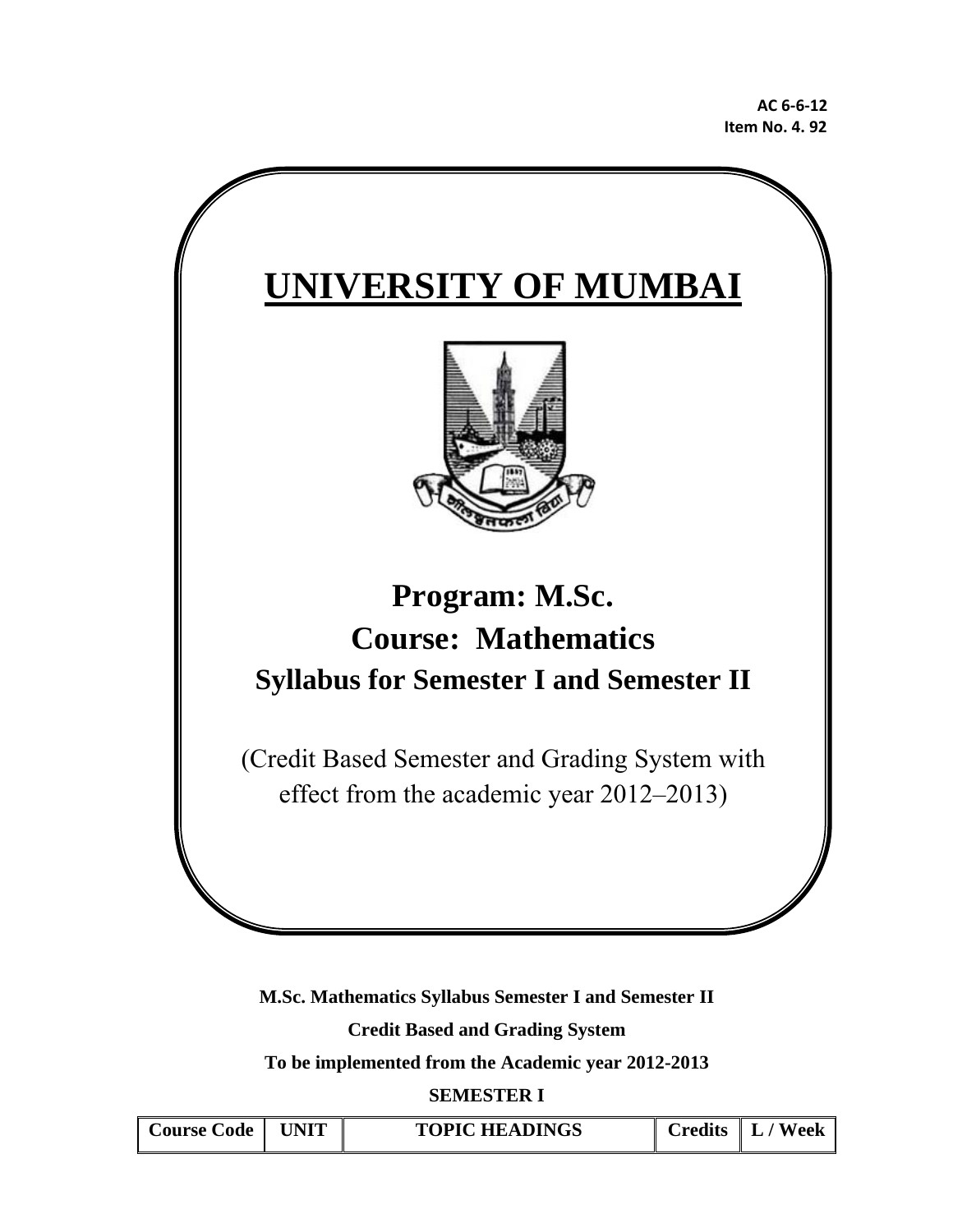| <b>PSMT101</b> |    | <b>Linear Transformations</b>        |  |
|----------------|----|--------------------------------------|--|
|                |    | Determinants                         |  |
|                | Ш  | Characteristic polynomial            |  |
|                | IV | Inner product spaces, Bilinear forms |  |

|                |    | Metric Spaces, Euclidean space IR <sup>n</sup>          |  |
|----------------|----|---------------------------------------------------------|--|
| <b>PSMT102</b> |    | Continuous functions                                    |  |
|                | Ш  | Differentiable functions                                |  |
|                | IV | Inverse function theorem, Implicit<br>function theorem. |  |

| <b>PSMT103</b> |   | Power series              |  |
|----------------|---|---------------------------|--|
|                |   | Analytic functions        |  |
|                | Ш | Complex differentiability |  |
|                |   | Cauchy's theorem          |  |

| <b>PSMT104</b> |    | Number theory                 |  |
|----------------|----|-------------------------------|--|
|                |    | Advanced counting             |  |
|                | Ш  | Pigeon-hole principle         |  |
|                | IV | Boolean algebra, Graph theory |  |

| <b>PSMT105</b> |   | Introduction to logic |  |
|----------------|---|-----------------------|--|
|                |   | Sets and functions    |  |
|                | Ш | Partial order         |  |
|                |   | Permutations          |  |

## **SEMESTER II**

| <b>Course Code</b> | <b>UNIT</b>    | <b>TOPIC HEADINGS</b>       | <b>Credits</b> $\  L /$ Week |
|--------------------|----------------|-----------------------------|------------------------------|
|                    |                | Groups, group Homomorphisms |                              |
| <b>PSMT201</b>     | $\bf{I}\bf{I}$ | Groups acting on sets       |                              |
|                    | Ш              | Rings                       |                              |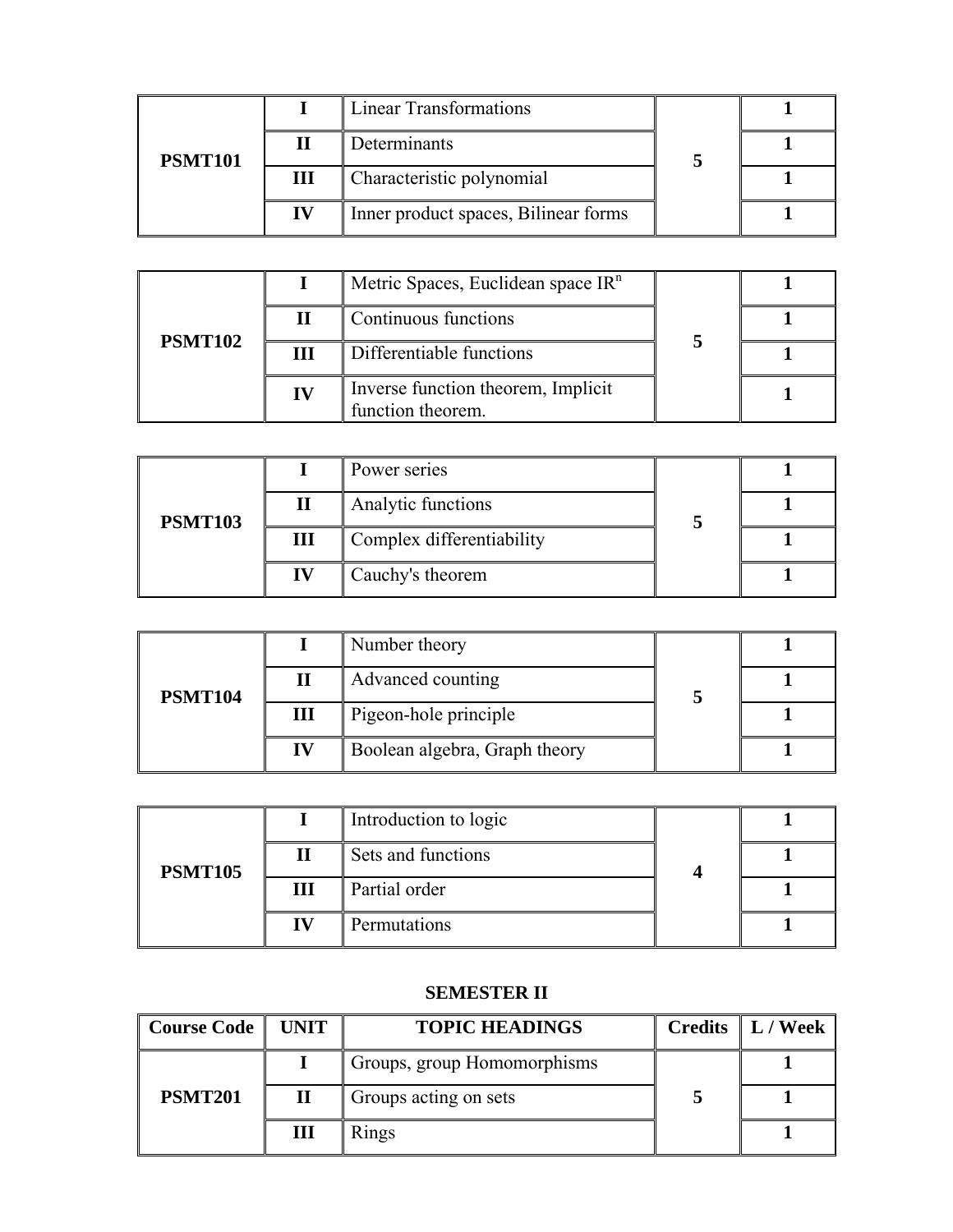| <b>PSMT202</b> |    | Topological spaces                               |  |
|----------------|----|--------------------------------------------------|--|
|                |    | Connected topological spaces                     |  |
|                | Ш  | Compact topological spaces                       |  |
|                | IV | Compact metric spaces, Complete<br>metric spaces |  |

| <b>PSMT203</b> |    | Cauchy's theorem                            |  |
|----------------|----|---------------------------------------------|--|
|                |    | Maximum Modulus and Open<br>Mapping Theorem |  |
|                | Ш  | Singularities                               |  |
|                | IV | Residue calculus                            |  |

| <b>PSMT204</b> |    | <b>Ordinary Differential Equations</b>                        |  |
|----------------|----|---------------------------------------------------------------|--|
|                |    | Picard's Theorem                                              |  |
|                | Ш  | <b>First Order Partial Differential</b><br>Equation (PDE)     |  |
|                | IV | <b>First Order Nonlinear Partial</b><br>Differential Equation |  |

| <b>PSMT205</b> |    | Basics of Probability theory |  |
|----------------|----|------------------------------|--|
|                |    | Central Limit Theorem        |  |
|                | Ш  | Random Walks                 |  |
|                | IV | <b>Markov Chains</b>         |  |

In addition, there will be tutorials, seminars, as necessary, for each of the five courses.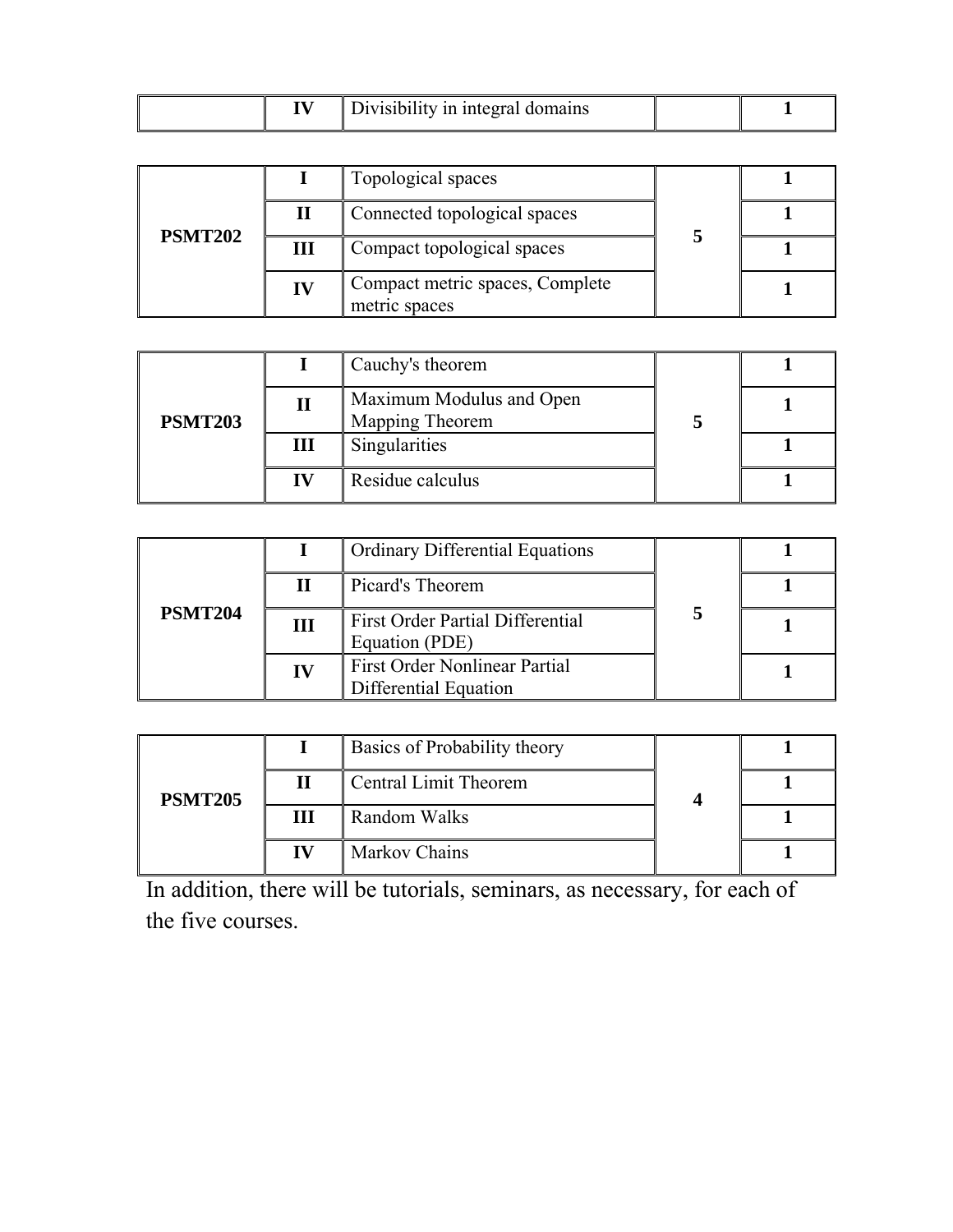# **M. Sc. Mathematics Syllabus Credit and Grading System To be implemented from the Academic year 2012-2013**

## **Semester I**

## **Course Code: PSMT101**

## **Unit I. Linear Transformations (15 Lectures)**

Linear equations, Vector spaces, Review of Linear Equations, Homogeneous and non-homogeneous system of linear equations, Gaussian Elimination, Vector spaces, linear independence, basis, dimension, dual spaces, dual basis, the double dual, Linear transformations, kernel and image, rank and nullity of a linear transformation, relationship with linear equations, the algebra of linear trans- formations, relationship with matrices, rank of a matrix, transpose of a linear transformation, invertible operators.

## **Unit II. Determinants (15 Lectures)**

Determinants as alternating n-forms, existence and uniqueness, Laplace expansion of determinant, determinants of products and transpose, determinants and invertible operators, determinant of a linear operator.

## **Unit III. Characteristic polynomial (15 Lectures)**

Eigen values and Eigen vectors of a linear transformation, Characteristic polynomial, Minimal polynomial, Cayley Hamilton Theorem, Triangulable and diagonalizable linear operators, invariant subspaces, nilpotent operators, Jordan Canonical Form (Statement only).

## **Unit IV. Inner product spaces, Bilinear forms (15 Lectures)**

Inner product spaces, orthonormal basis, Adjoint of an operator, Unitary operators, Self adjoint and normal operators, Spectral theorems, Bilinear forms, Symmetric bilinear forms, Classification.

- 1. Hoffman K, Kunze R : Linear Algebra, Prentice-Hall India.
- 2. Serge Lang : Linear Algebra, Springer-Verlag Undergraduate Text in Mathematics.
- 3. Michael Artin: Algebra, Prentice-Hall India.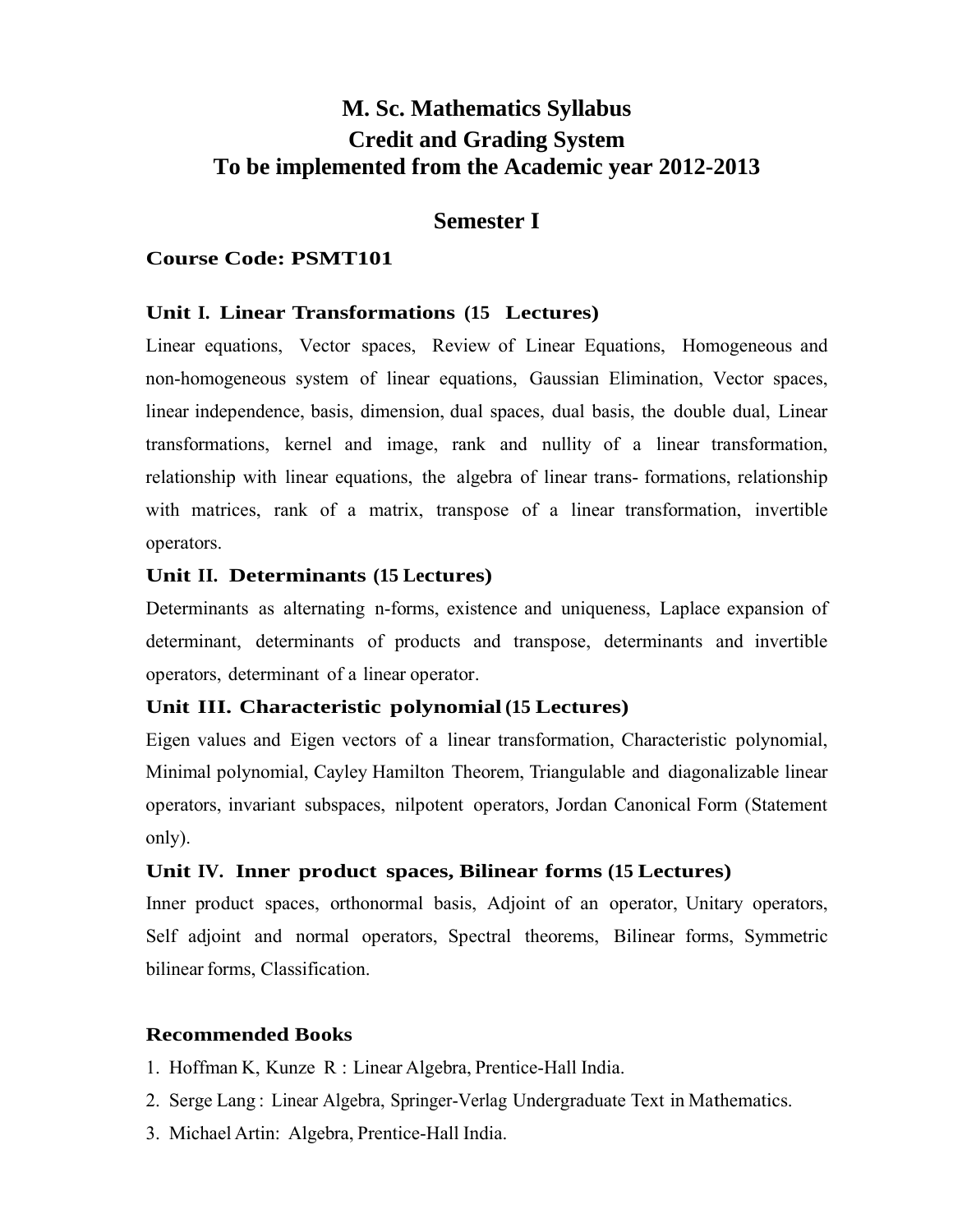## Unit I. Metric Spaces, Euclidean space R<sup>n</sup> (15 Lectures)

Metric spaces, examples, examples of function spaces, open and closed sets, equivalent metrics, sequences and convergence in metric spaces, metrics on  $\mathbb{R}^n$ , equivalent metrics on  $\mathbb{R}^n$ , Standard topology on  $\mathbb{R}^n$ . Compact subsets of  $\mathbb{R}^n$ . Connected subsets of  $\mathbb{R}^n$ , Bolzano-Weirstrass Theorem, Heine Bore Theorem, Lebesgue Covering Lemma.

## **Unit II. Continuous functions (15 Lectures)**

Continuous functions on  $\mathbb{R}^n$ , sequential continuity, continuity and compactness, Uniform continuity, continuity and connectedness.

## **Unit III. Differentiable functions (15 Lectures)**

Differentiable functions on  $\mathbb{R}^n$ , Total derivative, Partial derivatives, directional derivatives, Chain rule, derivatives of higher order,  $C^k$  − functions,  $C^{\infty}$  − functions.

## **Unit IV. Inverse function theorem, Implicit function theorem**

#### **(15 Lectures)**

Mean value theorem, maxima, minima, Taylor expansion, Inverse function theorem, Implicit function theorem.

- 1. Walter Rudin: Principles of Mathematical Analysis, Mcgraw-Hill India.
- 2. Tom Aposol: Mathematical Analysis, Narosa.
- 3. Richard R. Goldberg: Methods of Real Analysis, Oxford and IBH Publishing Company.
- 4. Michael Spivak: Calculus on Manifolds, Harper-Collins Publishers.
- 5. Steven Krantz: Real analysis and foundations, Chapman and Hall.
- 6. Charles Chapman Pugh: Real mathematical analysis, Springer UTM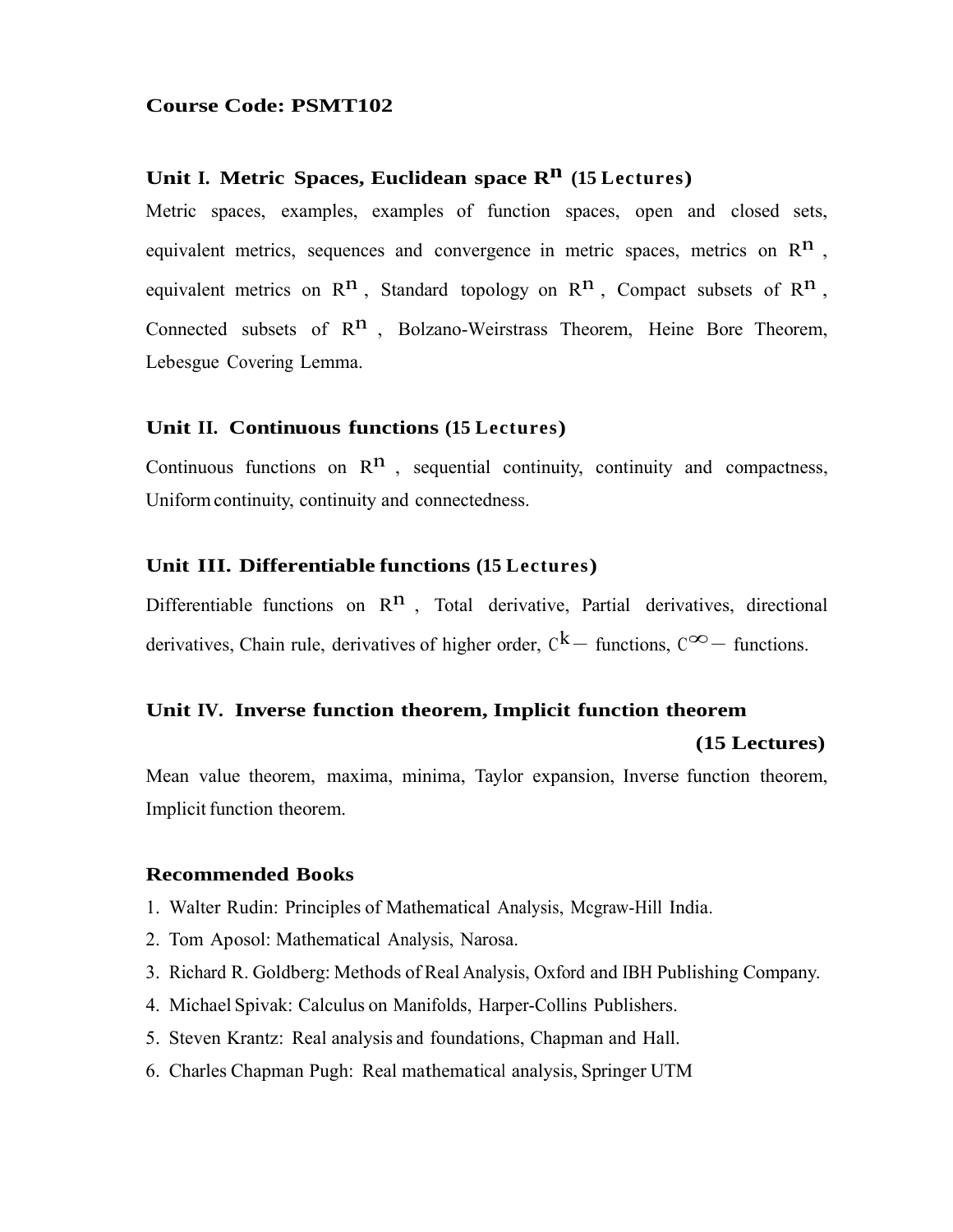### Unit I. Power series (15 Lectures)

Complex Numbers, Geometry of the complex plane, Riemann sphere, Complex sequences and series, Complex power series, Sequences and series of functions in C, Uniform convergence, Power series, radius of convergence of a power series.

## **Unit II. Analytic functions (15 Lectures)**

Analytic functions, Trigonometric functions, Exponential function, Branches of logarithm.

## **Unit III. Complex differentiability (15 Lectures)**

Complex differentiable functions, Cauchy Riemann equations, Mobius transformations.

### Unit IV. Cauchy's theorem (15 Lectures)

Complex functions and Line integrals, primitive, Cauchy's Theorem for a disc.

- 1. J. B .Conway: Functions of one complex variable, Narosa.
- 2. Serge Lang: Complex Analysis, Springer.
- 3. James W. Brown & Ruel V. Churchill: Complex variables and applications, Mcgraw-Hill Asia.
- 4. Anant R. Shastri: An introduction to complex analysis, Macmillan.
- 5. R.Remmert: Theory of complex functions, Springer.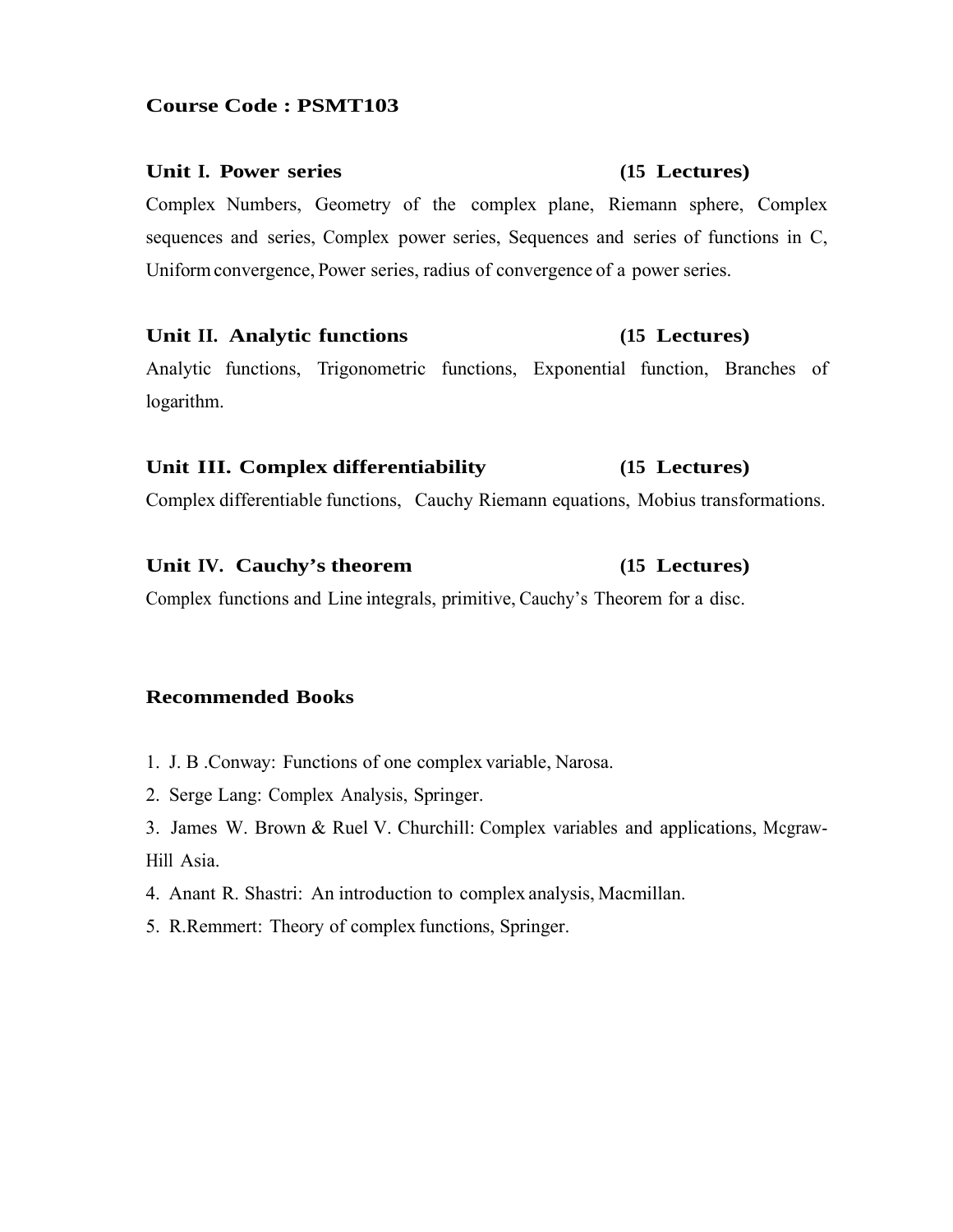#### **Unit I. Number theory (15 Lectures)**

Divisibility, Linear Diophantine equations, Cardano's Method, Congruences, Quadratic residues, Arithmetic functions, Elementary Set theory: The sum rule and the product rule, two-way counting, permutations and combinations, Binomial and multinomial coefficients, Pascal identity, Binomial and multinomial theorems.

#### **Unit II. Advanced counting (15 Lectures)**

Advanced counting : Types of occupancy problems, distribution of distinguish- able and indistinguishable objects into distinguishable and indistinguishable boxes (with condition on distribution) Stirling numbers of second and first kind, Inclu- sion Exclusion Principle and its application to derangement, Mobius inversion formula.

#### **Unit III. Pigeon-hole principle (15 Lectures)**

Pigeon-hole principle, generalized pigeon-hole principle and its applications, Erdos-Szekers theorem on monotone subsequences

## **Unit IV. Boolean algebra, Graph theory (15 Lectures)**

Partially ordered set, Lattices, Distributive and Modular Lattices, complements, Boolean Algebra, Boolean expressions, Applications, Elementary Graph theory, Eulerian and Hamiltonian graphs, Planar graphs, Directed graphs, Trees.

#### **Recommended Books**

1. V. Krishnamurthy: Combinatorics: Theory and applications, Affiliated East-West Press.

- 2. Richard A. Brualdi: Introductory Combinatorics, Pearson.
- 3. A. Tucker: Applied Combinatorics, John Wiley & Sons.
- 4. Norman L. Biggs: Discrete Mathematics, Oxford University Press.
- 5. Kenneth Rosen: Discrete Mathematics and its applications, Tata McGraw Hills.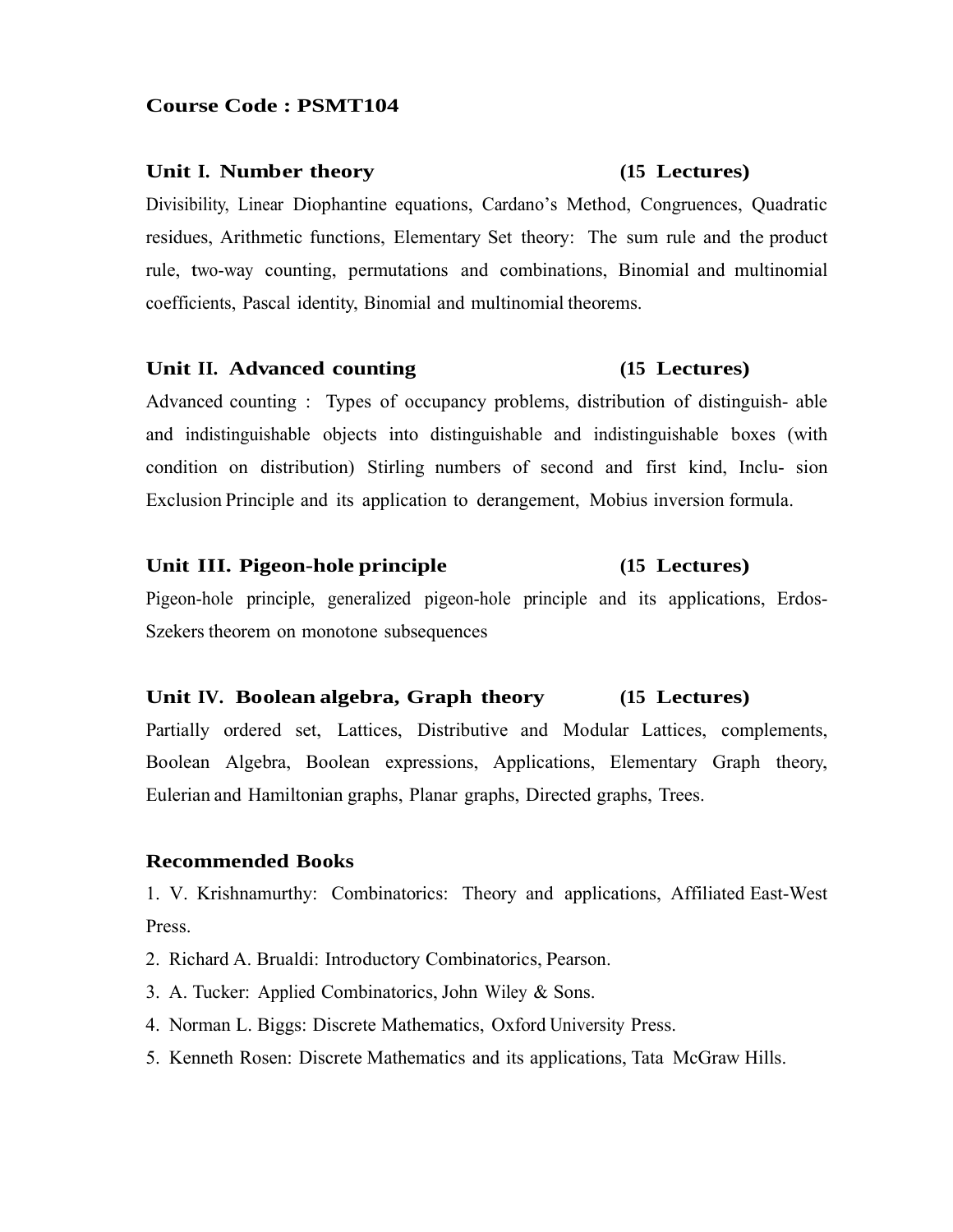#### **Unit I. Introduction to logic (15 Lectures)**

Statements, Propositions and Theorems, Truth value, Logical connectives and Truth tables, Conditional statements, Logical inferences, Methods of proof, examples.

#### **Unit II. Sets and functions (15 Lectures)**

Basic Set theory: Union , intersection and complement, indexed sets, the algebra of sets, power set, Cartesian product, relations, equivalence relations, partitions, discussion of the example congruence modulo-m relation on the set of integers, Functions, composition of functions, surjections, injections, bijections, inverse functions, Cardinality Finite and infinite sets, Comparing sets, Cardinality ,  $|A| < |P|$ (A)|, Schroeder-Bernstein theorem , Countable sets, Uncountable sets, Cardinalities of  $N, N \times N, Q, R, R \times R$ .

## **Unit III. Partial order (15 Lectures)**

Order relations, order types, partial order, Total order, Well ordered sets, Principle of Mathematical Induction, Russel's paradox, introduction to axiomatic set theory, Statements of the Axiom of Choice, the Well Ordering Theorem, Zorn's lemma, applications of Zorn's lemma to maximal ideals and to bases of vector spaces.

## Unit IV. Permutations (15 Lectures)

Permutations, decomposition into cycles, product of permutations, permutations and geometric symmetry, computing the order of a permutation, even and odd permutations.

- 1. Larry J. Gerstein: Introduction to mathematical structures and proofs, Springer.
- 2. Joel L. Mott, Abraham Kandel, Theodore P. Baker: Discrete mathematics for computer scientists and mathematicians, Prentice-Hall India.
- 3. Robert R. Stoll: Set theory and logic, Freeman & Co.
- 4. Robert Wolf: Proof , logic and conjecture, the mathematician's toolbox, W.H.Freemon.
- 5. James Munkres: Topology, Prentice-Hall India.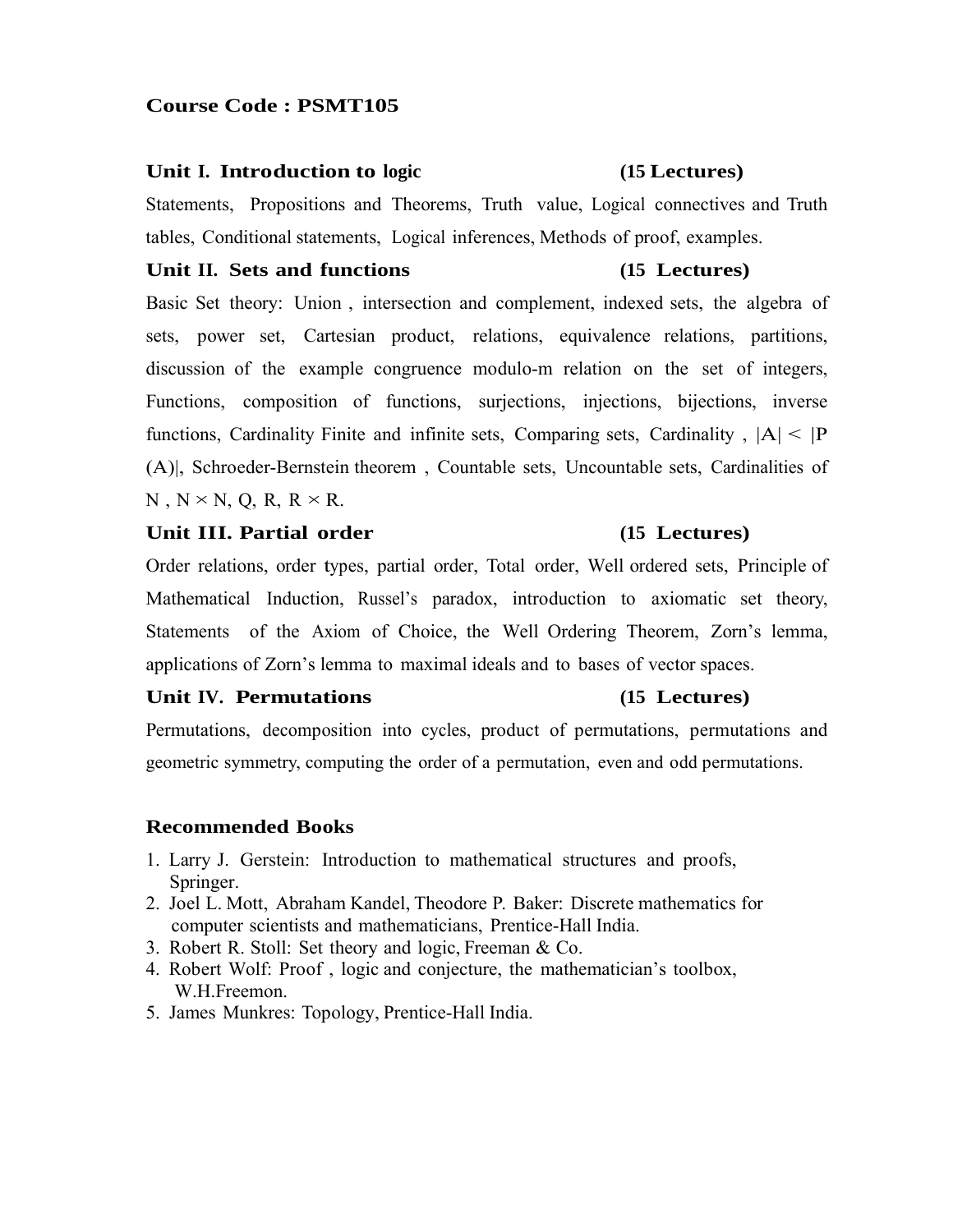## **Semester II**

## **Course Code : PSMT201**

#### **Unit I. Groups, group Homomorphisms**

Groups ,examples, subgroups, cyclic groups, Lagrange's theorem , normal sub- groups, Examples such as Permutation groups, Dihedral groups, Matrix groups, Groups of units in  $Z_n$ , Group homomorphisms, Quotient groups, direct product of groups, homomorphisms, isomorphism theorems, automorphisms, inner automorphisms, Structure theorem of Abelian groups(statement only) and applications

#### **Unit II. Groups acting on sets**

Center of a group, centralizer, normalizer, Groups acting on sets, Class equation, pgroups, Syllow's theorem, Classification of groups upto order 15.

#### **Unit III. Rings**

Rings , ideals , integral domains and fields, ring homomorphisms, quotient rings, Isomorphism theorems, polynomial rings, Quotient field, Characteristic of a ring.

#### **Unit IV. Divisibility in integral domains**

Prime elements, irreducible elements, Unique Factorization Domains, Principle Ideal Domains, Gauss's lemma,  $Z[X]$  is a UFD, Irreducibility criterions, Eisen- stein's criterion, Euclidean domains.

- 1. Michael Artin: Algebra, Prentice-Hall India.
- 2. Joseph A. Gallian: Contemporary Abstract Algebra, Narosa.
- 3. I. N. Herstein: Topics in Algebra, Wiley-India.
- 4. David Dummit, Richard Foot: Abstract Algebra, Wiley-India.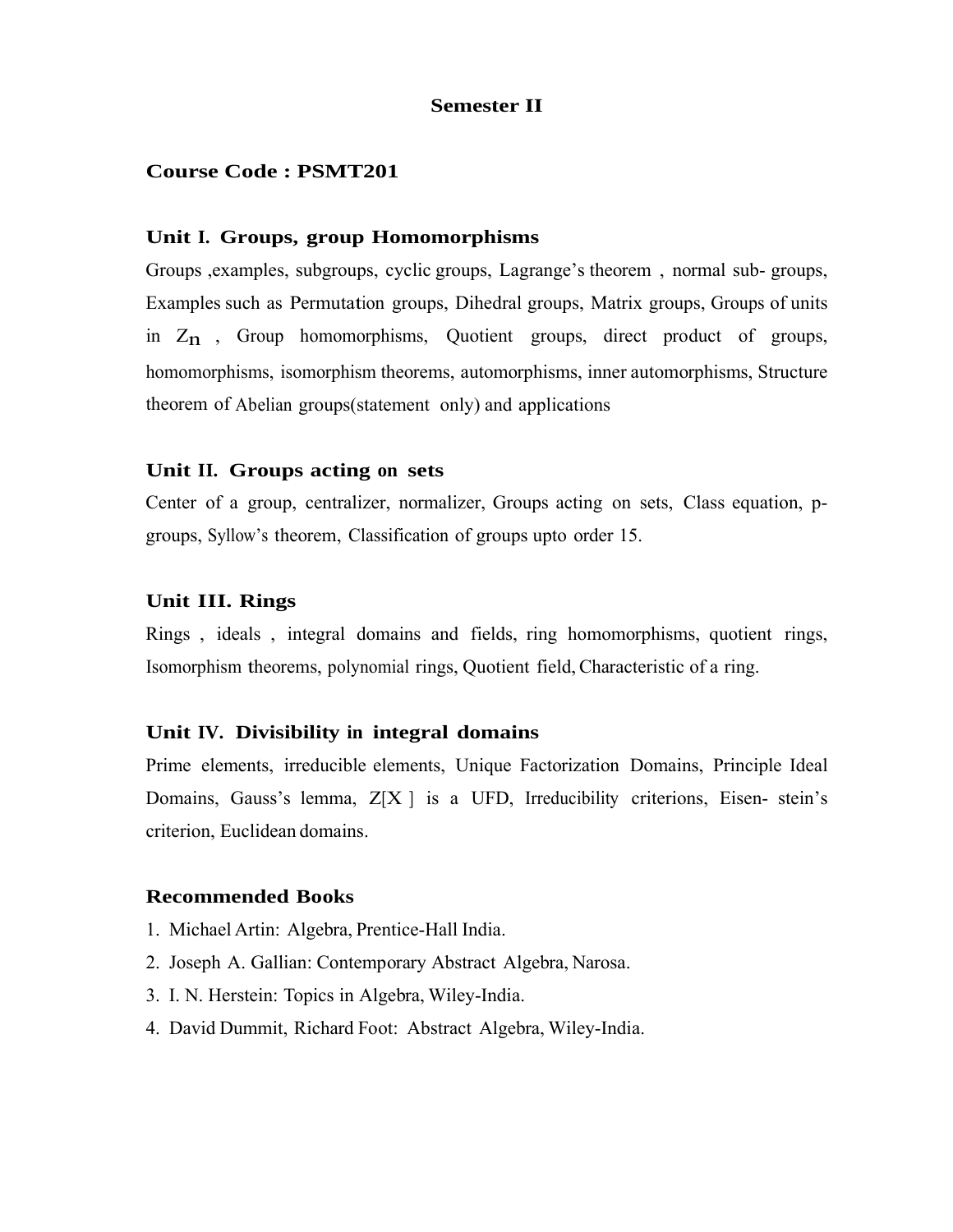### **Unit I. Topological spaces (15 Lectures)**

Topological spaces, basis, subbasis, product topology, subspace topology, closure, interior, continuous functions, Countability Axioms, Separation Axioms, Hausdorff topological spaces, Regular topological spaces, Normal topological spaces.

### **Unit II. Connected topological spaces (15 Lectures)**

Connected topological spaces, Path-connected topological spaces, continuity and connectedness, local connectedness, Connected components of a topological space, Path components of a topological space.

### **Unit III. Compact topological spaces (15 Lectures)**

Compact spaces, limit point compact spaces, continuity and compactness, Tube lemma, compactness and product topology, local compactness, one point compactification.

#### **Unit IV: Compact metric spaces, Complete metric spaces (15 Lectures)**

Complete metric spaces, Completion of a metric space, Total boundedness, compactness in Metric spaces, sequentially compact metric spaces, uniform continuity, Lebesgue covering lemma.

- 1. James Munkres: Topology, Pearson.
- 2. George Simmons: Topology and Modern Analysis, Tata Mcgraw-Hill.
- 3. M.A.Armstrong: Basic Topology, Springer UTM.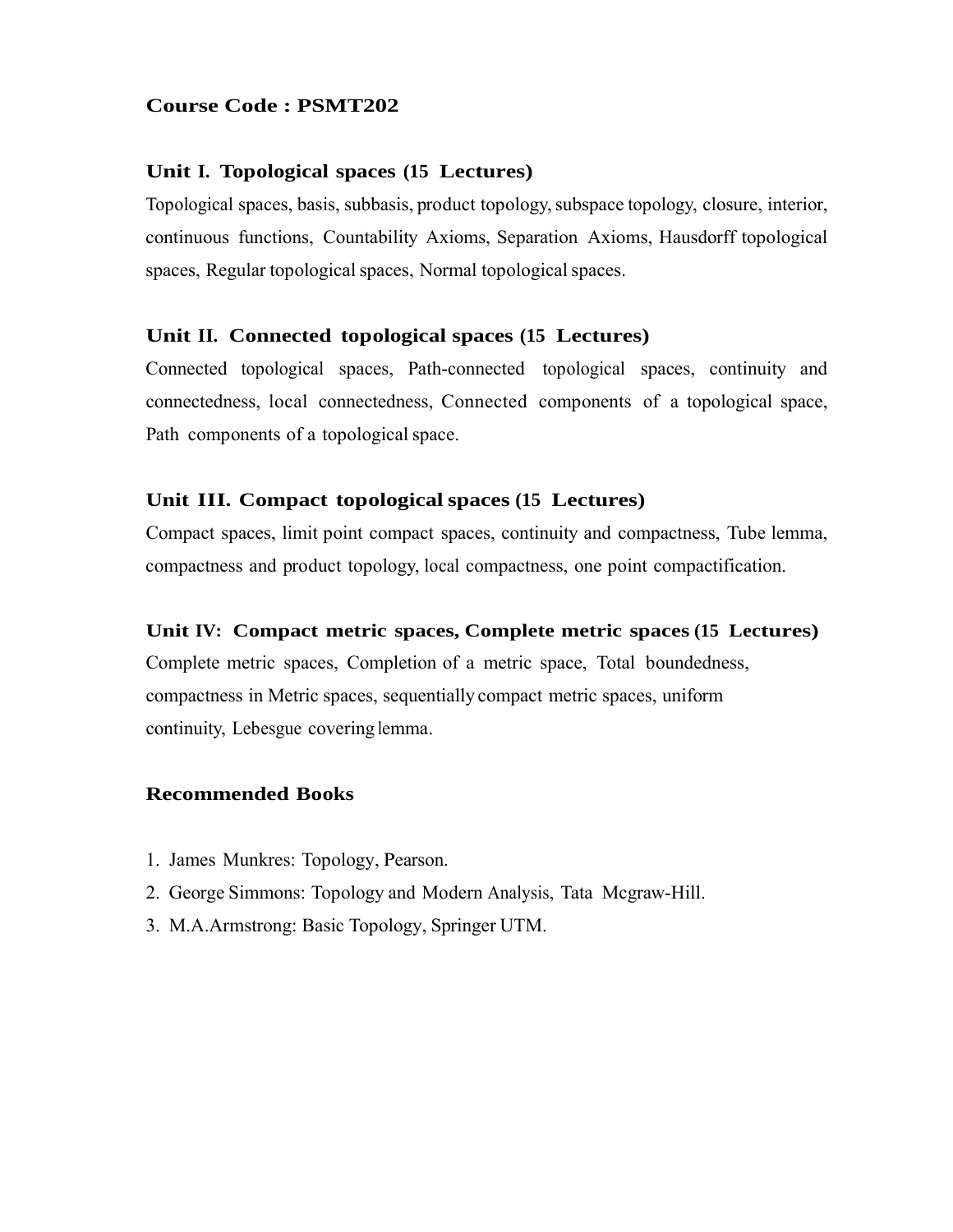## **Unit I. Cauchy's theorem (15 Lectures)**

Cauchy's theorem and applications, Cauchy's estimate, Cauchy integral formula, Holomorphic functions holomorphic functions, entire functions, Louville's theorem, Morera's theorem.

## **Unit II Maximum Modulus and Open Mapping Theorem (15 Lectures)**

Holomorphic functions and their properties, Maximum modulus theorem, Open mapping theorem, zeros of analytic functions, analytic continuation.

### **Unit III. Singularities (15 Lectures)**

Isolated singularities, poles and essential singularities, Laurent Series, removable singularities, Riemann's theorem, Casorati-Weirstrass theorem, Argument principle, Rouche's theorem.

#### **Unit IV. Residue calculus (15 Lectures)**

Residue Theorem and its applications, evaluation of standard types of integrals by the residue calculus method.

- 1. J. B. Conway: Functions of one complex variable, Narosa.
- 2. Serge Lang: Complex Analysis, Springer.
- 3. James W. Brown & Ruel V. Churchill: Complex variables and applications, Mcgraw-Hill Asia.
- 4. Anant R. Shastri: An introduction to complex analysis, Macmillan.
- 5. R.Remmert: Theory of complex functions, Springer.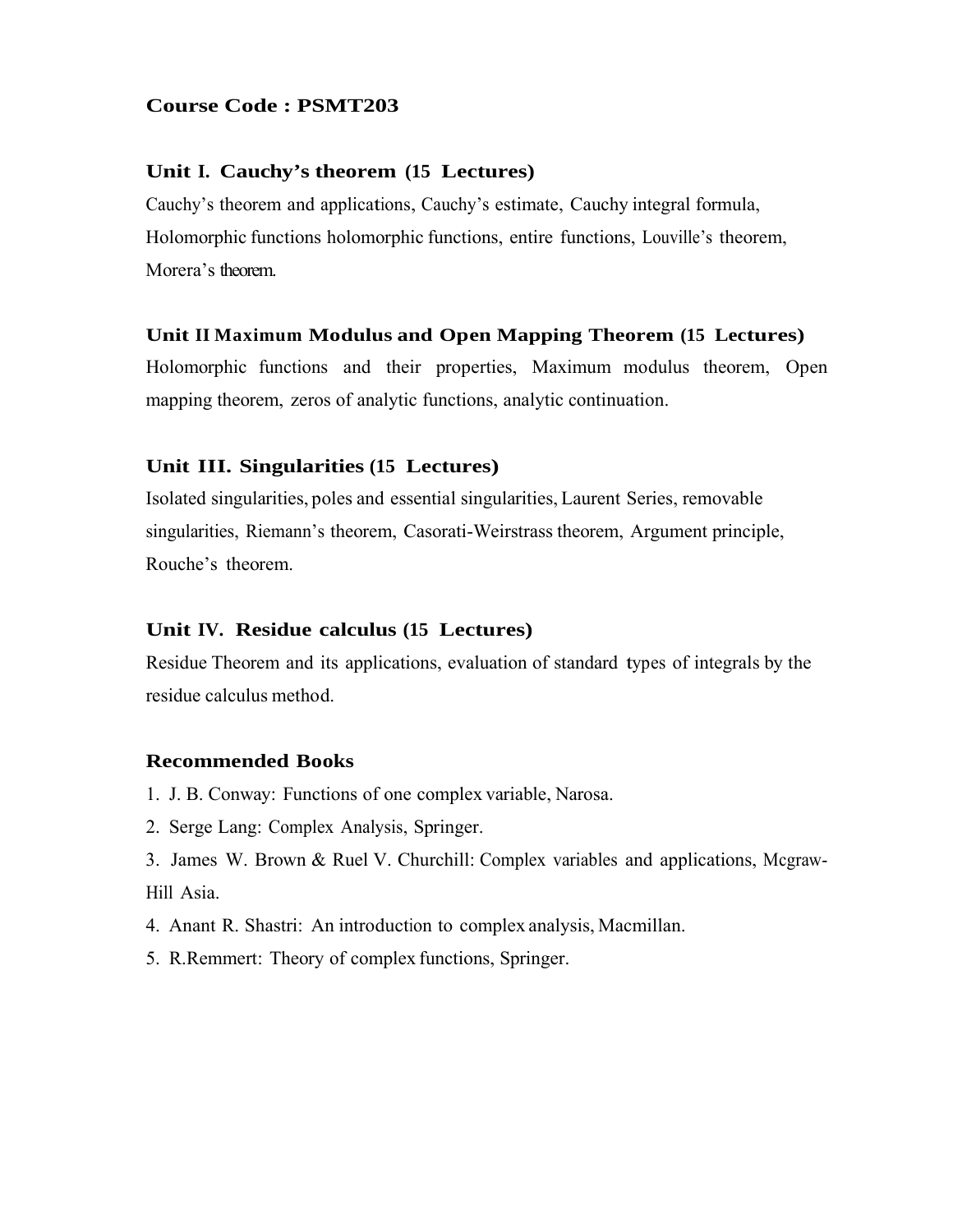#### **Unit I. Ordinary Differential Equations (15 Lectures)**

Linear ODE with constant coefficients, linear dependence and independence of solutions, Wronskian, Solutions in the form of power series for second order linear equations, Chebyshev equation, Legendre equation, Hermite equation, Hypergeometric equation, Regular Singular points; Method of Frobenius, indicial equation, Bessel functions, Sturm- Liouville Theory Qualitative properties of solutions of Boundary value problems of linear equation of second order, Oscillation proper- ties of solutions, Sturm Liouville Separation and comparison Theorems, Eigen values and eigen functions and the vibrating string

## Unit II. Picard's Theorem (15 Lectures)

Existence and Uniqueness of solutions to Initial value problem of first order ODE; Approximate solutions, Theorems of Picard and Cauchy, First order Systems of linear and nonlinear ODEs, vector notation and existence and uniqueness theorems, Application to n-th order equations

#### **Unit III. First Order Partial Differential Equation (PDE)**

#### **(15 Lectures)**

Geometric interpretation of First order Partial Differential Equations in three variables, solution as curves and surfaces, Necessary and sufficient condition for equation of the type P  $dx + Qdy + Rdz = 0$  to be integrable, General and special solutions of the simultaneous equation of the form:  $\frac{dx}{p} = \frac{dy}{Q} = \frac{dz}{R}$ ,

Orthogonal trajectories of a system of curves on a surface, Cauchy problem for First order Partial Differential Equations, General solution of First order Linear PDE and its connection to solutions of the simultaneous equation of the form:  $\frac{dx}{P} = \frac{dy}{Q} = \frac{dz}{R}$ , Integral surfaces passing through a given curve, Surfaces orthogonal to a given system of surfaces.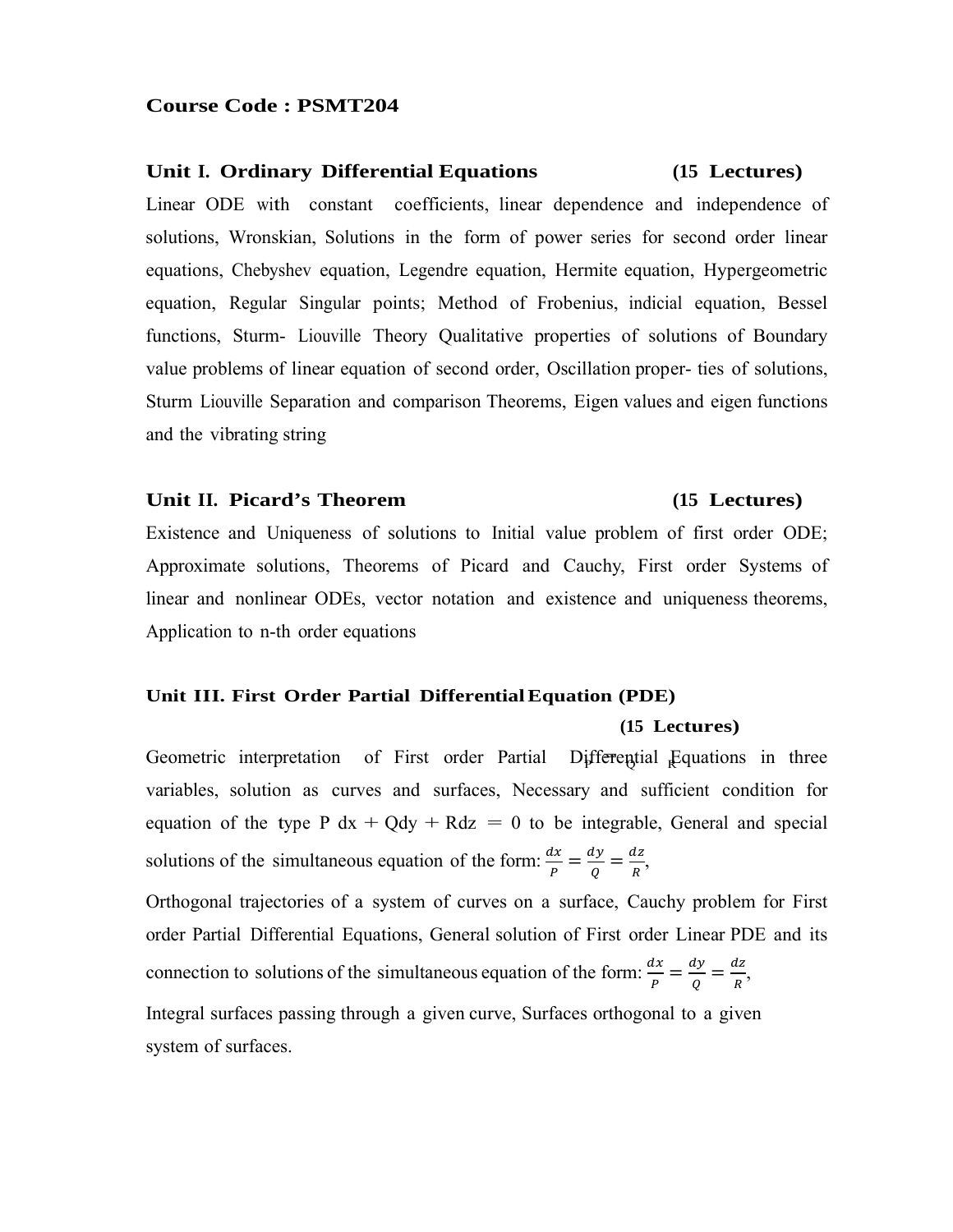## **Unit IV. First Order Nonlinear Partial Differential Equation**

## **(15 Lectures)**

Nonlinear PDE of First Order, Cauchys method of characteristics, Compatible systems, Charpits method, Special types of first order PDEs, Solutions satis- fying the given conditions, Jacobis method, Application of First order Partial Differential Equations.

## **Recommended Books**

1. G.F. Simmons: Differential equations with applications and historical notes, McGraw-Hill international edition.

- 2. E.A. Codington: Introduction to ordinary differential Equations, Prentice- Hall India
- 3. Fritz John: Partial Differential Equations, Springer.
- 4. Hurewicz W.: Lectures on ordinary differential equations, M.I.T. Press.
- 5. N.Sneddon: Elements of partial differential equations, Mcgraw-Hill Newyork.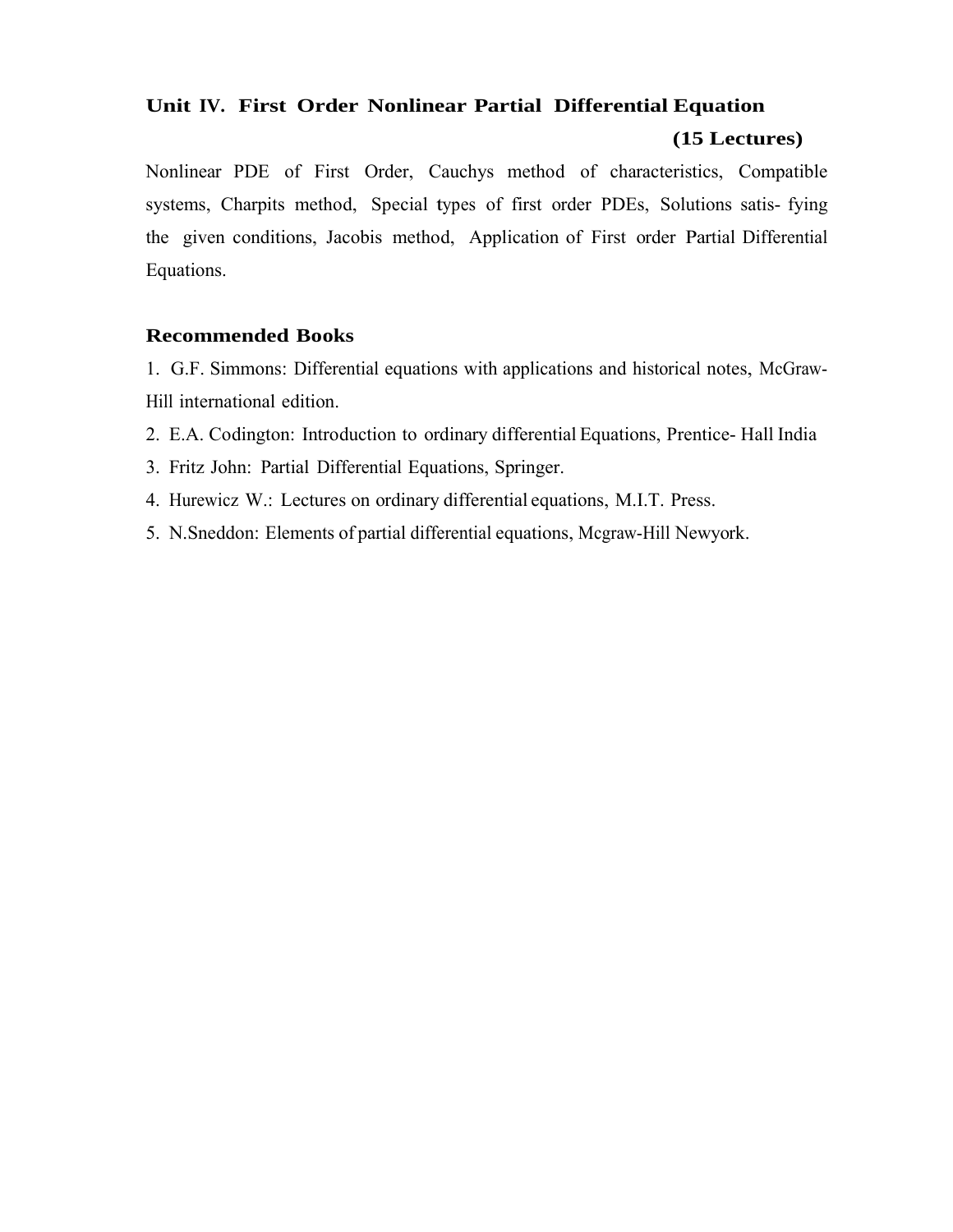#### **Unit I. Basics of Probability theory (15 Lectures)**

Review of probability basics, random variable and distributions (Bernoulli, Binomial, Poisson and normal distributions), sigma algebra, probability as a measure, probability triple (brief treatment), Simple random variable, random variable with density, general random variable and expectation for all cases, basic properties of expectation, variance and covariance, Conditional probability and independence, Conditional probability and independence, basic formulas, Borel-Cantelli theorem, Kolmogorov zero one law. Polya's urn model, genetic models

## **Unit II. Central Limit Theorem (15 Lectures)**

Central limit theorem , Law of large numbers, Normal distributions, central limit theorem, Law of large numbers, Sterling formula, De Moivre-Laplace theorem.

#### **Unit III. Random Walks (15 Lectures)**

Random walks in one, two and three dimensions, Gambler's ruin, limiting schemes, transitional probabilities

#### **Unit IV. Markov Chains (15 Lectures)**

Markov chains, Martingales, Basic structure of Markov chain, steady state, recurrence and transience, Kolmogorov- Chapman theorem, brief treatment of a Martingale, application to pricing model.

#### Recommended Books

1. Kai Lai Chung and Fareed Aitsahlia: Elementary probability theory, Springer.

2. Marec Capinsky and Zastawniak T.: Probability through problems, Springer.

3. Yuan Shih Chow and Henry Teicher: Probability theory, Springer interna- tional edition.